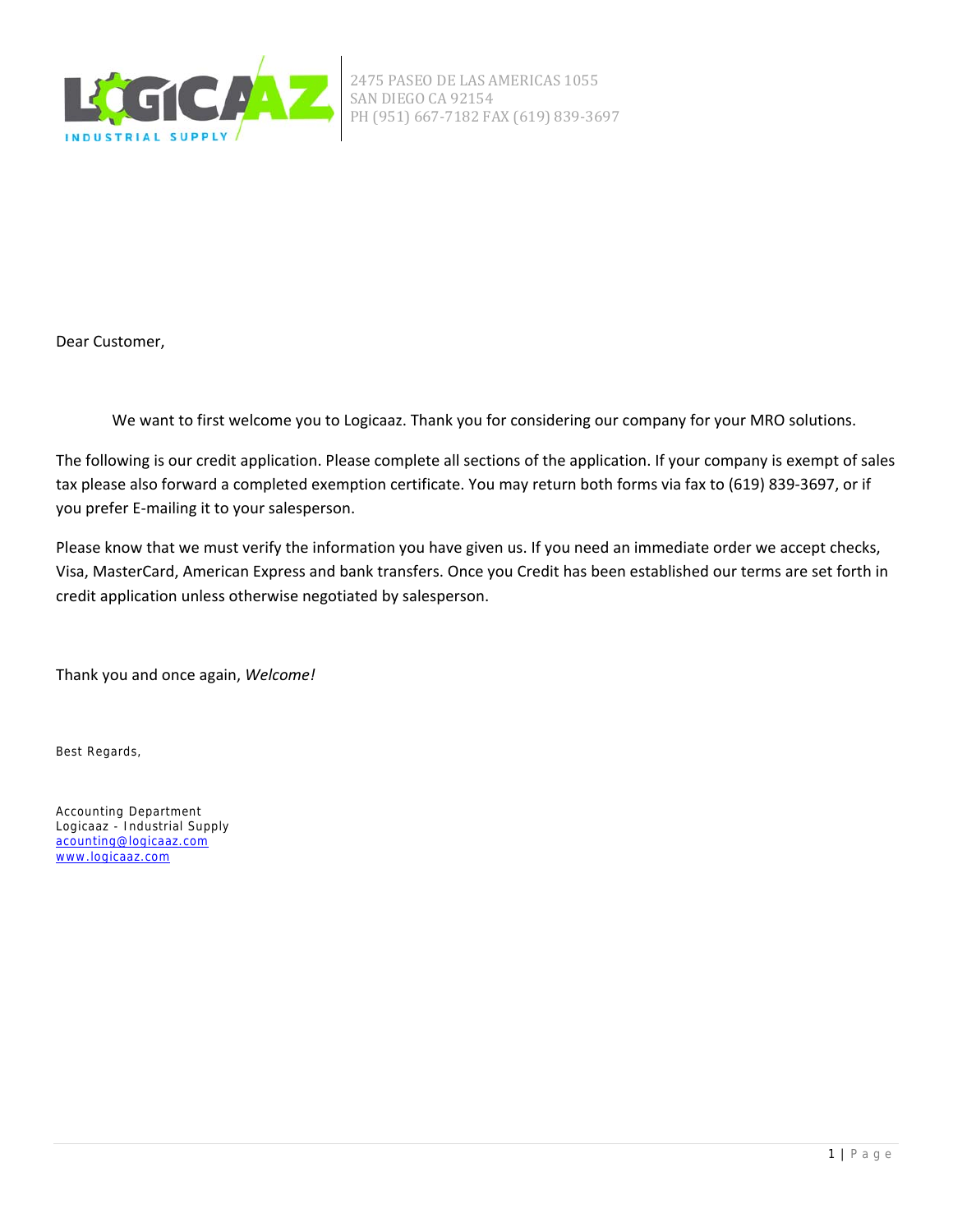

| <b>BUSINESS INFORMATION</b>                                                          |      |         |           |
|--------------------------------------------------------------------------------------|------|---------|-----------|
| Company name:                                                                        |      |         |           |
| Authorized Agent:                                                                    |      |         |           |
| Phone:                                                                               | Fax: | E-mail: |           |
| Registered company address:                                                          |      |         |           |
| City:                                                                                |      | State:  | ZIP Code: |
| Purpose of Purchase: End Use<br>Resale<br>*For Resale please fill RESALE CERTIFICATE |      |         |           |

| SHIPPING INSTRUCTIONS                         |                       |           |  |  |
|-----------------------------------------------|-----------------------|-----------|--|--|
| Ship to Address:                              |                       |           |  |  |
| City:                                         | State:                | ZIP Code: |  |  |
| Prepay and add                                | Use my account        |           |  |  |
| Account number:<br>Carrier Name:              |                       |           |  |  |
| Special instructions:                         |                       |           |  |  |
| ACCOUNTS PAYABLE CONTACT INFORMATION          |                       |           |  |  |
| Name:                                         |                       |           |  |  |
| Phone:                                        |                       | Fax:      |  |  |
| E-MAIL:                                       |                       |           |  |  |
|                                               | <b>PAYMENT METHOD</b> |           |  |  |
| NET 30 (Fill out Credit Application attached) |                       |           |  |  |
| Credit Card (3.5% processing fee)             |                       |           |  |  |
| Wire Transfer (\$35.00 fee)                   |                       |           |  |  |
| <b>NOTES:</b>                                 |                       |           |  |  |
|                                               |                       |           |  |  |
|                                               |                       |           |  |  |
|                                               |                       |           |  |  |
|                                               |                       |           |  |  |
|                                               |                       |           |  |  |
|                                               |                       |           |  |  |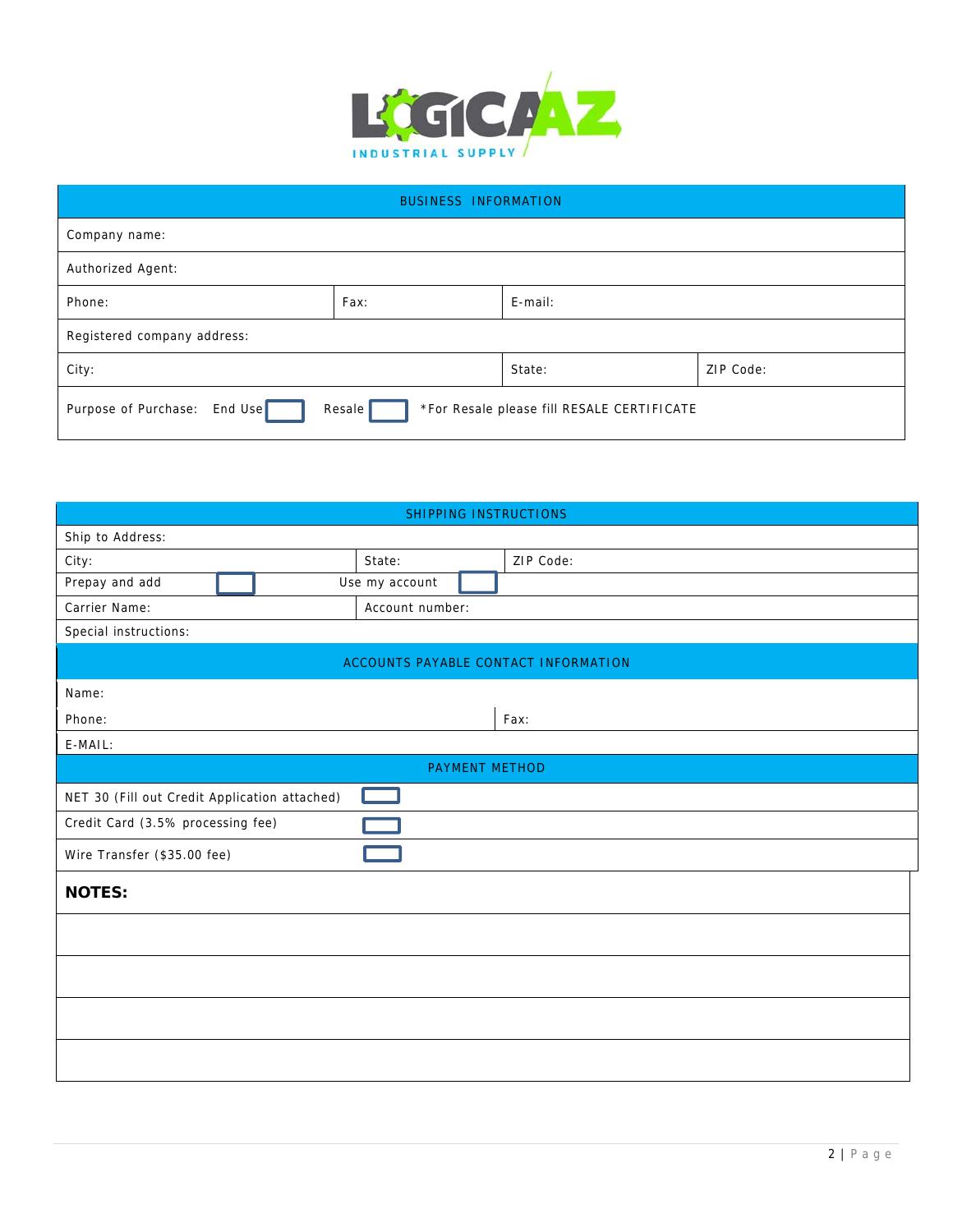

|  | BUSINESS CONTACT INFORMATION |
|--|------------------------------|
|  |                              |

|                                                                                                                                      | <b>BUSINESS CONTACT INFORMATION</b>    |                              |           |
|--------------------------------------------------------------------------------------------------------------------------------------|----------------------------------------|------------------------------|-----------|
| Company name:                                                                                                                        |                                        |                              |           |
| Authorized Agent:                                                                                                                    |                                        |                              |           |
| Phone:                                                                                                                               | Fax:                                   | E-mail:                      |           |
| Registered company address:                                                                                                          |                                        |                              |           |
| City:                                                                                                                                |                                        | State:                       | ZIP Code: |
| Tax ID:                                                                                                                              |                                        |                              |           |
| Sole proprietorship:                                                                                                                 | Partnership:                           | Corporation:                 | Other:    |
|                                                                                                                                      | <b>BUSINESS AND CREDIT INFORMATION</b> |                              |           |
| Primary business address:                                                                                                            |                                        |                              |           |
| City:                                                                                                                                |                                        | State:                       | ZIP Code: |
| Telephone:                                                                                                                           | Fax:                                   | E-mail:                      |           |
| Bank name:                                                                                                                           |                                        |                              |           |
| Bank address:                                                                                                                        |                                        | Phone:                       |           |
| City:                                                                                                                                |                                        | State:                       | ZIP Code: |
| Type of account                                                                                                                      | Account number                         |                              |           |
| Savings                                                                                                                              |                                        |                              |           |
| Checking                                                                                                                             |                                        |                              |           |
|                                                                                                                                      | <b>BUSINESS/TRADE REFERENCES</b>       |                              |           |
| Company name:                                                                                                                        |                                        | Contact:                     |           |
| Address:                                                                                                                             |                                        |                              |           |
| City:                                                                                                                                |                                        | State:                       | ZIP Code: |
| Phone:                                                                                                                               | Fax:                                   | E-mail:                      |           |
|                                                                                                                                      |                                        |                              |           |
| Company name:                                                                                                                        |                                        | Contact:                     |           |
| Address:                                                                                                                             |                                        |                              |           |
| City:                                                                                                                                |                                        | State:                       | ZIP Code: |
| Phone:                                                                                                                               | Fax:                                   | E-mail:                      |           |
|                                                                                                                                      |                                        |                              |           |
| Company name:                                                                                                                        |                                        | Contact:                     |           |
| Address:                                                                                                                             |                                        |                              |           |
| City:                                                                                                                                |                                        | State:                       | ZIP Code: |
| Phone:                                                                                                                               | Fax:                                   | E-mail:                      |           |
|                                                                                                                                      |                                        |                              |           |
| <b>Agreement</b><br>1. All invoices are to be paid 30 days from the date of the invoice.                                             |                                        |                              |           |
| 2. Claims arising from invoices must be made within seven working days.                                                              |                                        |                              |           |
| 3. By submitting this application, you authorize Logicaaz. To make inquiries into the banking and business/trade references that you |                                        |                              |           |
| have supplied.                                                                                                                       |                                        |                              |           |
| 4. All Credit card Transactions will have a 3.5% processing fee<br>5. All Wire Transfers will have a \$35.00 Fee                     |                                        |                              |           |
|                                                                                                                                      |                                        |                              |           |
|                                                                                                                                      |                                        | <b>AUTHORIZED SIGNATURES</b> |           |
|                                                                                                                                      |                                        |                              |           |
| Date:                                                                                                                                |                                        | Date:                        |           |
| Printed Name:<br>Title:                                                                                                              |                                        | Printed Name:<br>Title:      |           |